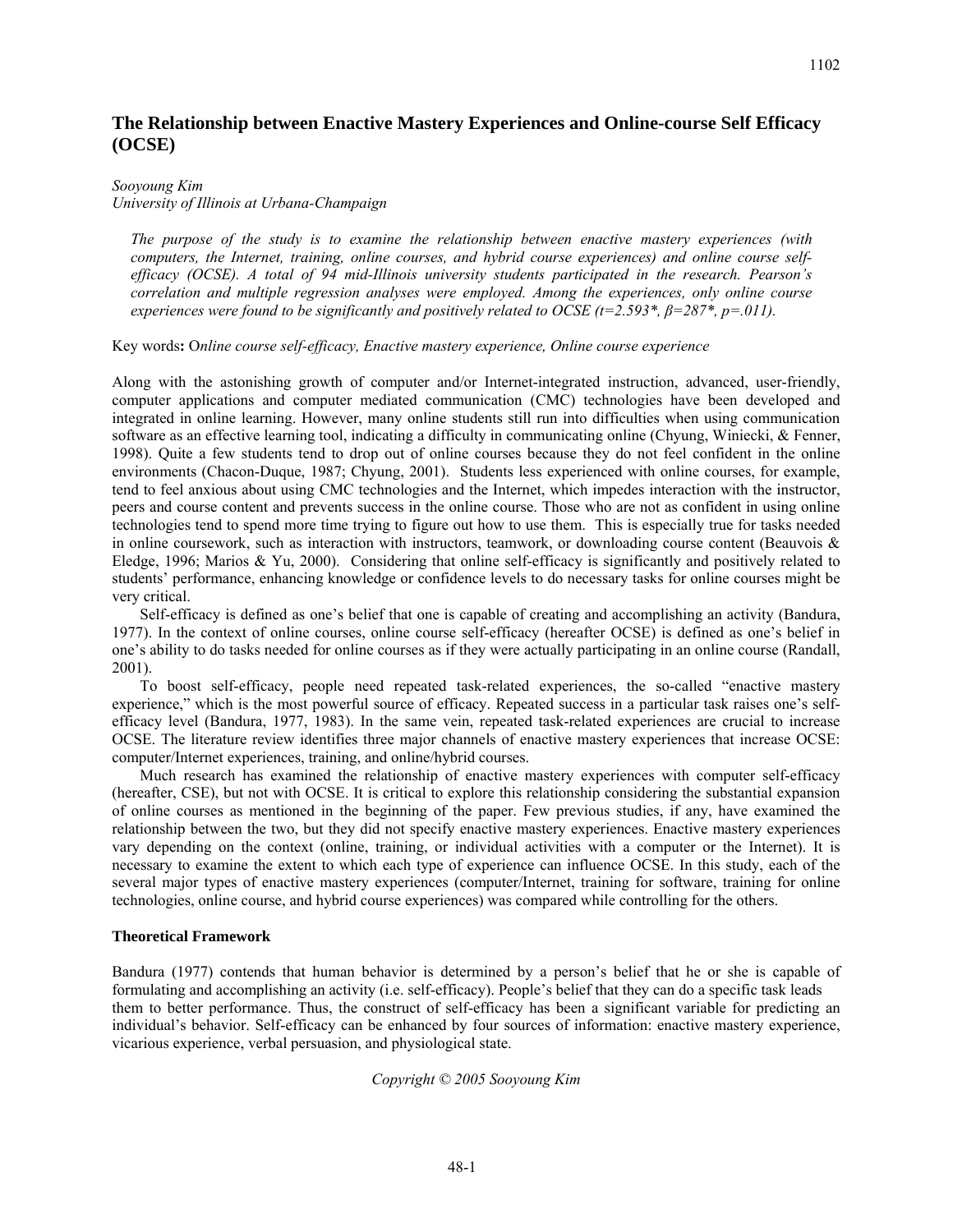First, an enactive mastery experience is the experience of completing an activity successfully, which will increase the self-efficacy related to the activity. Observing others succeed or fail in an activity is the second source (i.e., vicarious experiences). Getting encouragement, reassurance, or motivational speeches (i.e., verbal persuasion) is another source, and finally, reducing psychological signs of anxiety can further enhance self-efficacy (i.e., the physiological state) (Bandura, 1977; Jackson, 2002).

It is essential to examine the relationship between enactive mastery experience and self-efficacy since among the four sources, enactive mastery experience is the most powerful source of efficacy information (Bandura, 1977, 1982; Gist, 1987; Potosky, 2002)**.** People come to believe that they can do a specific task better through the mastery of knowledge achieved by repeated, task-related, *hands-on* experiences. These experiences can decrease fear and increase confidence levels for what was previously feared and avoided (Bandura, 1982).

Since few studies take into account the different types of enactive mastery experiences in an online environment, the researcher examined which types of experiences (i.e., computer/Internet, training, and online/hybrid course experiences) lead to higher online course self-efficacy.

#### **Literature Review**

#### *Online course self-efficacy (OCSE) and Computer self-efficacy (CSE)*

OCSE is defined as one's judgment or belief in one's own ability to do tasks needed for an online course, as if they were actually participating in an online course (Randall, 2001). OCSE is a relatively new term, and little is known about OCSE. There are plenty of studies done about CSE, but it is not clear whether the findings on CSE can be extended to OCSE.

CSE is defined as a judgment of, or belief in, one's own ability to use a computer to perform a task successfully (Lim, 2001). CSE can be divided into task-specific computer self-efficacy and general computer self-efficacy. Taskspecific computer self-efficacy refers to an individual's perception of efficacy when performing specific computerrelated tasks within the domain of general computing, while general computer self-efficacy refers to an individual's judgment of efficacy across multiple computer application domains (Marakas, Yi, & Johnson, 1998). They consider general computer self-efficacy as a collection of both task-specific, computer self-efficacy and enactive experiences.

Much research has shown that CSE is indeed important for many desirable educational outcomes (Compeau  $\&$ Higgins, 1995; Lim, 2001; Potosky, 2002). For example, Lim's (2001) research findings showed that CSE is significantly related to a learner's satisfaction with their web-based, distance education courses as well as with their intent to participate in future web-based courses. Furthermore, CSE is an important factor in student's computerrelated performance (multiple computer applications, Marakas, Yi, & Johnson, 1998; final exam scores, Wang & Newlin, 2002). For example, students' perceived self-efficacy is predictive of their final exam scores in the course (Wang & Newlin, 2002) and a task-specific CSE is associated with a specific task performance (Marakas, Yi, & Johnson, 1998). CSE has been found to relate to the use of complex technologies and the adoption of computers for instruction (Compeau, & Higgins, 1995; Faseyitan, Libii, & Hirschbuhl, 1996; Hill, Smith, & Mann, 1987; Landino & Owens, 1988). For instance, faculty with a high CSE are more motivated to use computers in instruction (Fasyitan et al., 1996). The antecedents of CSE are discussed in the following sections.

#### *Enactive mastery experience*

This section reviews ways to enhance self-efficacy. The literature has fully shown that enactive mastery experiences are the major source of self-efficacy. The enactive mastery experience is essential because it promotes behavioral accomplishments, reduces fear arousal, and thus boosts self-efficacy (Bandura, 1977). It is influential because it is based on personal mastery experiences through repeated task performance.

Several channels for enactive mastery experience in online learning were found in the literature: the computer, the Internet, training for computer software, training for online technologies, online courses, and hybrid course experiences. Similar experiences are grouped together and presented in the following sections.

*Computer and Internet experiences* Direct computer experience is theoretically presumed to influence an individual's development of self-efficacy (Bandura, 1977; Lewis, 1985; Oliver & Sapiro, 1993). Conforming to this rationale, significant and positive relationships between computer experience and CSE have indeed been found (Harrison & Rainer, 1992; Hasan, 2003; Henry & Stone, 1994; Hill, Smith, & Mann, 1987; Houle, 1996; Igbaria & Iivari, 1995; Kinzie, Delcourt, & Powers, 1994; Potosky, 2002).

In general, the more time spent on computers or the Internet, the higher computer self-efficacy is perceived (Henry & Stone, 1994; Igbaria & Iivari , 1995). Furthermore, previous experience working with computers or the Internet also has an effect on students' perceptions of self-efficacy, both for computer-related tasks and toward using the Internet (Eastin, 2000; Joo, Bong, & Choi, 2000; Moroz, & Nash, 1997; Ren, 2000). More specifically, prior Internet experience and Internet use are significantly and positively correlated to Internet self-efficacy judgments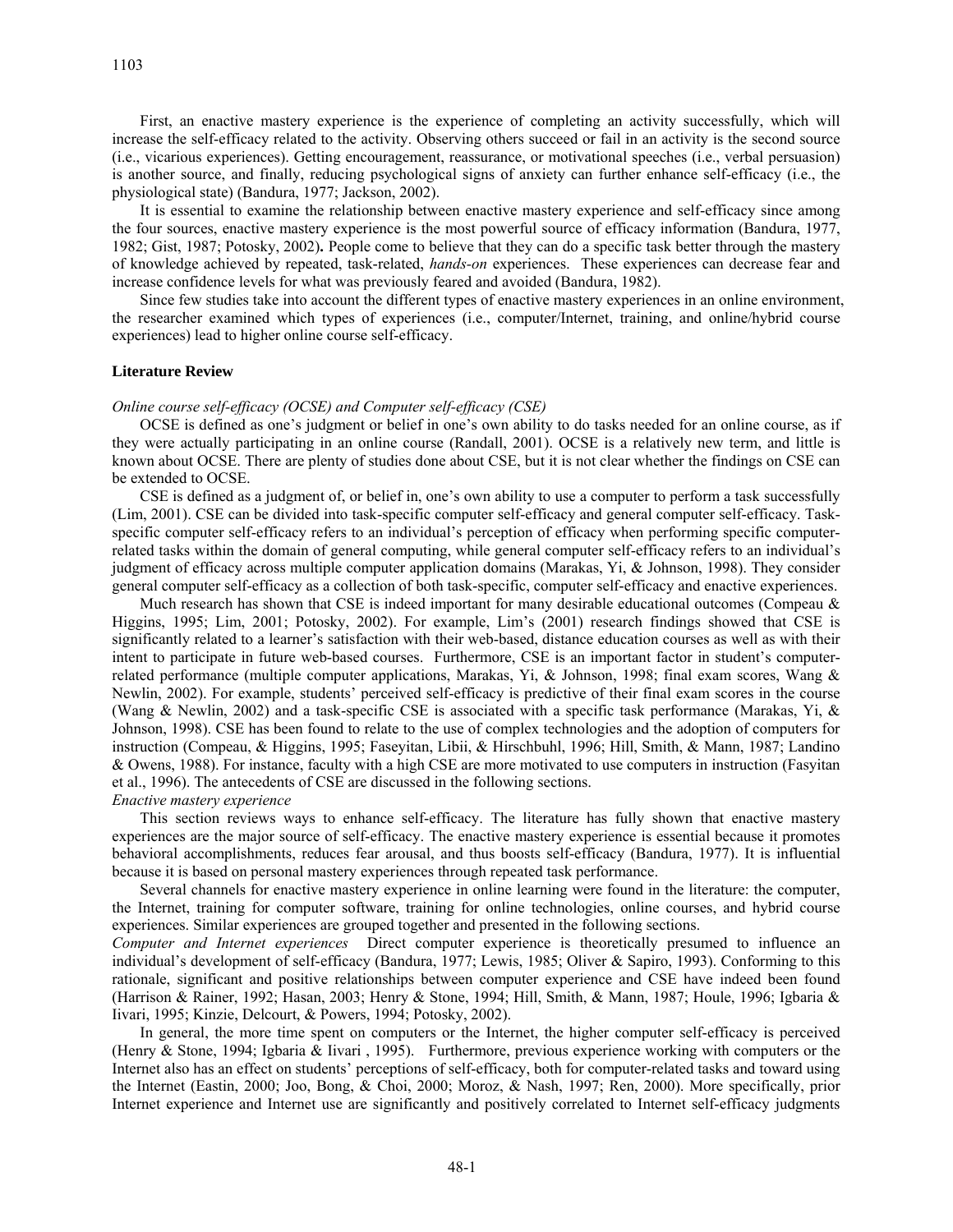1104

(Eastin, 2000). For example, prior Internet experience and the frequency of Internet use are significantly and positively correlated with pre-training and post-training self-efficacy for electronic information searches (Ren, 2000).

Several previous studies have specified types of computer experiences associated with CSE. Experiences with programming and computer graphics applications, which are difficult and unfamiliar task experiences, have the strongest effects on CSE beliefs (Hasan, 2003). Busch (1995)'s study showed that female students, who have less computer experience in programming and computer games, were found to have less self-efficacy with regard to complex computing tasks than their male counterparts. Self-efficacy for word processing, electronic mail, spreadsheets, database programs, statistical packages, and CD-ROM databases are also all positively related to experience when using computer technologies (based on frequency of use and course experience) (Kinzie, Delcourt, & Powers, 1994).

*Training program experience* Prior research has also showed that computer training enhances CSE (Faseyitan, Libii, & Hirschbuhl, 1996; Gist, & Mitchell, 1989, 1992; Martocchio & Dulebohn, 1994; Martocchio & Judge, 1997; McWhirter, Crothers, & Rasheed, 2000; Potosky, 2002; Webster & Martocchio, 1992). For example, Faseyitan et al. (1996) found that in-service programs, especially workshops, which provide an opportunity for direct experiences, have a strong influence on computer self-efficacy. Houle (1996)'s study showed that high school spreadsheet courses, high school database courses, and working experience with computers at a job are also positively correlated to CSE. The setting was a face-to-face college computer skills course**.** 

Research on university students also suggests that positive affect can be encouraged through educational experiences with computers (Gilroy & Desai, 1986; Lambert & Lenthall, 1989). Experience, either through courses or frequent use of applications (word processing, email, and CD-ROM data bases), along with a positive attitude, is predictive of self-efficacy for computer technologies (Delcourt & Kinzie, 1993). For example, a 14-week web page design course significantly improved the CSE of pre-service teachers (Chu, 2003).

*Online course experience* Little research has been done to examine the relationship between online course experiences and online course self-efficacy. Randall (2001) is one exception. With a sample size of 762 electrician instructors participating in his study, he found that the online course learning experience was significantly and positively related to self-efficacy beliefs. However, his main focus was to test the instrument that measures online instruction self-efficacy.

Lee and Witta's (2001) study showed that self-efficacy for both course content and for online technologies increased during the semester. However, while the initial self-efficacy for course content was a significant predictor of students' satisfaction with the course, neither self-efficacy for the course content or for online technologies was a significant predictor of performance. In this study, the relationship between each of the several prevailing types of enactive mastery experiences (computer/Internet, training, and online course experiences) and online course self efficacy was examined and compared while controlling for the others.

## **Statement of the Problem**

Prior research has showed that there is a significant relationship between computer experience and computer selfefficacy (Eastin, 2000; Harrison & Rainer, 1992; Hasan, 2003; Hill, Smith, & Mann, 1987; Igbaria & Iivari, 1995; Kagima, & Hausafus, 2000; Potosky, 2002). However, little is known about the relationship between enactive mastery experience (which is defined as repeated task-related experiences through performance accomplishments, Bandura, 1977) and online course self-efficacy (OCSE) (defined as one's belief in one's capability to do tasks online, Randall, 2001).

The results of the findings could inform online course providers of ways to improve student retention in online courses by improving online course self-efficacy. Taking a course might lead to more familiarity with computer software and online technologies, such as discussion boards, instant messenger, downloading files, and so on. If the findings show that a task-specific experience has an effect on self-efficacy in online courses, the administrators of online courses should offer hands-on workshop sessions for the specific online technologies that will mainly be used for online courses.

### **Purpose of the Study**

The purpose of the study is to examine the relationship between enactive mastery experiences (computer/ Internet, training, online/hybrid course experiences) and online course self-efficacy (OCSE).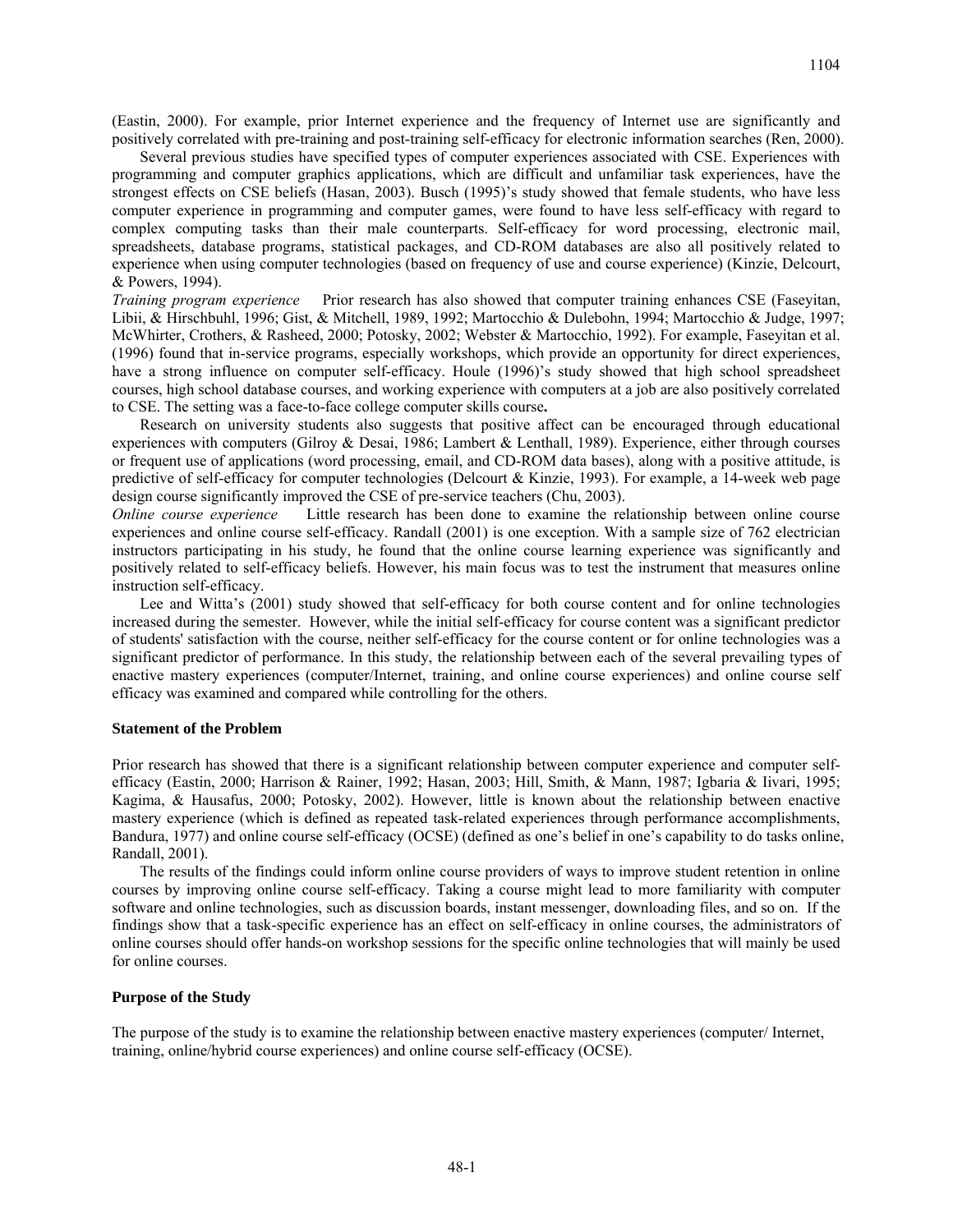## **Research Questions**

1. Do computer and Internet experiences have a relationship with OCSE?

- a. Is the amount of computer use associated with OCSE?
- b. Is the amount of Internet use associated with OCSE?
- 2. Do training experiences for online technologies have a relationship with OCSE?
	- a. Are hands-on training experiences for specific online technologies associated with OCSE?
	- b. Are hands-on training experiences for any computer software associated with OCSE?
- 3. Do online course experiences have a relationship with OCSE?
	- b. Are pure online course experiences associated with OCSE?
	- **c.** Are hybrid course experiences associated with OCSE?

## **Methods**

*Research design* 

To examine the relationship between computers, the Internet, training for online technologies, training for computer software, hybrid courses, online course experiences and OCSE, a one time questionnaire was employed. Neither a control group nor an experimental design was employed. Through survey, the perception of OCSE was measured and their experiences were measured by the hour.

*Population and sample* 

The research population for this study consists of graduate students from one department of the college of education (both online and on-campus) and of an online master's degree program for practicing teachers and administrators at a mid-Illinois university.

Participants were recruited through the list serve of both departments during spring 2004 at a mid-illinois university. The researcher put the survey on the web using the web tool ([www.questionpro.com\)](http://www.questionpro.com/). The researcher gave the web survey address to the administrators and asked them to distribute a survey request email to the listserv. A total of 94 students completed the survey (excluding 12 with missing information on independent variables, but including the data with missing information about demographics). Participating students were asked to take the online survey during the period of May  $26<sup>th</sup> -$  June  $24<sup>th</sup>$ , 2004. The raw data of the survey results were collected and put into SPSS and analyzed.

The participating students were made up of 65 females and 28 males (including one with missing information about gender). Other demographics such as degree pursued, program, and enrollment status are shown in Table 1. *Table 1. Demographics of the participants* 

| Tuble 1. Demographics of the participants                     |
|---------------------------------------------------------------|
| Gender $(N=93)$                                               |
| Female: 65 (69.1%)                                            |
| Male: 28 (29.8%)                                              |
| Pursuing degree $(N=92)$                                      |
| Master: 64(68.1%)                                             |
| Doctoral: 24 (25.5%)                                          |
| Other: $4(4.3\%)$                                             |
| Program $(N=89)$                                              |
| An education department students on campus: 30 (31.9%)        |
| An education department students on campus online: 31 (33.0%) |
| An online master program students for teachers: 28 (29.8%)    |
| Enrolment status $(N=91)$                                     |
| Full-time: 27 (28.7 %)                                        |
| Part-time: 64 (68.1 %)                                        |

*Instrumentation and procedures* 

Randall and Petty (2001)'s "Tennessee Online Instruction Scale" (TOIS) was used to assess online course selfefficacy. Randall (2001) focused on the development of the instrument and examined the relationship between computer, internet and online course experience and online instruction self-efficacy in order to test his instrument. TOIS has a total of 40, 7-point Likert-scaled items (1=never, 7=always). The overall reliability of the instrument was found to be satisfactory (Cronbach's coefficient alpha = .97). The study used 40 items to measure OCSE as it was. The researcher altered the background information part to conform to the purpose of the study. Therefore, the instrument for the study was composed of (1) a consent form to ensure confidentiality of the participants; (2) 40 items to rate OCSE; and (3) background information. The background information questions included demographic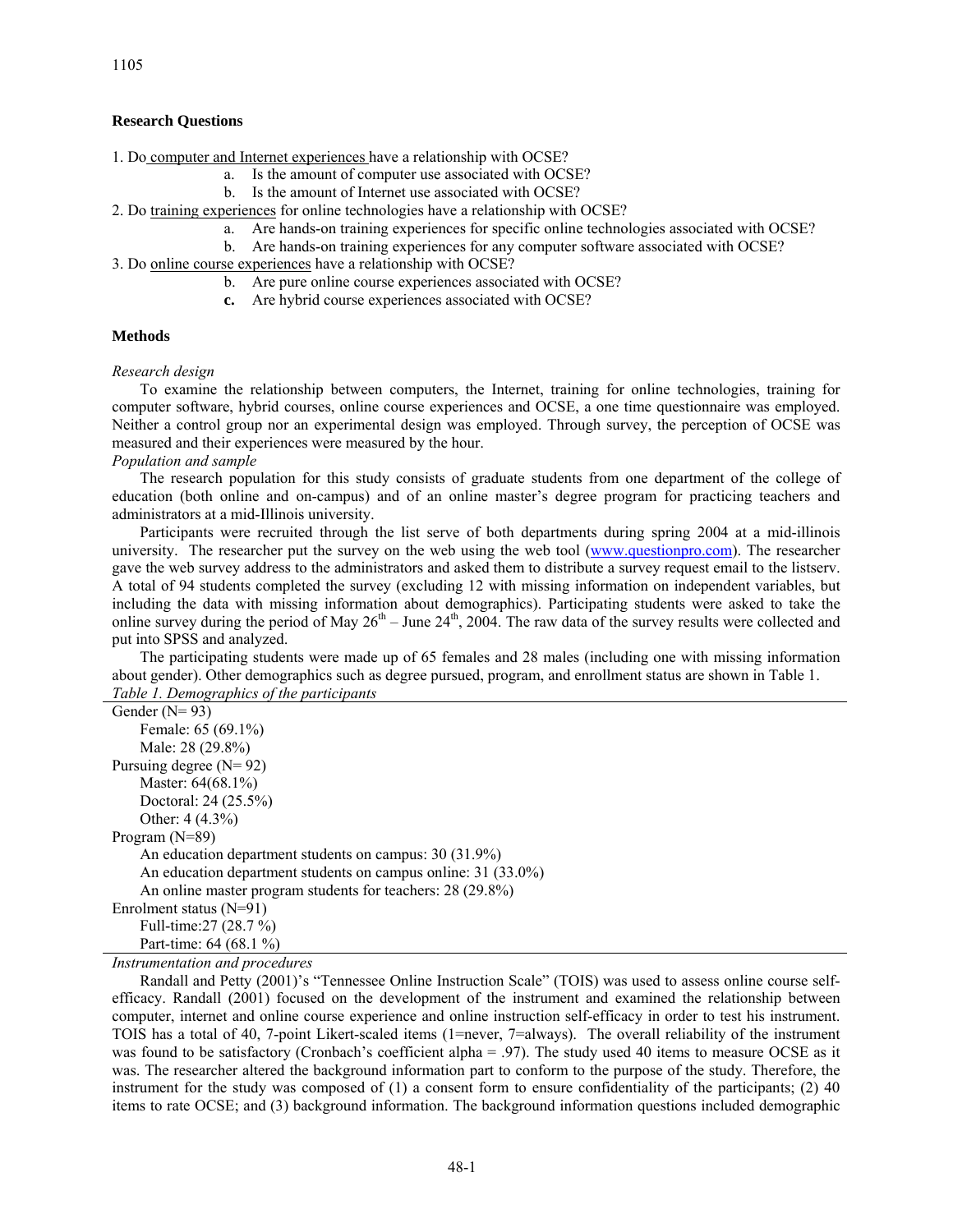information (age, gender, degree pursued, enrollment status) and information about the major channels of enactive mastery experience - computer, Internet, training, online course and hybrid course experiences. The participants were asked to fill in hours in order for the researcher to get as exact a measurement of each experience as possible, unlike in other previous studies that only measured the extent of the experience (very low to very high). *Data analysis* 

To examine the relationship between enactive mastery experience and OCSE, two statistical analyses were employed in this study. Pearson's correlation and multiple linear regressions were used to examine if computer, Internet, online, or training experiences are significantly related to online course self-efficacy.

The independent variables were split into six: computer, Internet, training for computer software, training for online technologies, online course, and hybrid course experiences. The dependent variable was online course selfefficacy.

### **Results**

#### *Preliminary Analysis*

The ANOVA test suggested that significant differences existed between experiences,  $F$  (6, 87) = 2. 39, *p*<.05. The experiences can account for OCSE by 14%  $(R^2 = .14)$ . The mean of OCSE is 6.27and its range is 2.75. Its standard deviation is .59 as shown in Table 2. The other descriptive statistics and correlations of the independent variables are shown in the following Table 2 and Table 3, respectively. Table 3 indicates that the Internet experience( $r = -26$ ,  $p < 01$ ) was highly and negatively related to OCSE, and the online course experience ( $r = -24$ , *p* <.05) was highly and positively related to OCSE, while the rest of the experiences were not related at all (these results were obtained while other variables were not controlled mutually).

*Table 2. Descriptive Statistics (N=94)* 

| Variables           | Mean  | Range | <b>Standard Deviation</b> |
|---------------------|-------|-------|---------------------------|
| OCSE                | 6.27  | 2.75  | .59                       |
| Computer            | 20.34 | 49    | 12.46                     |
| Internet            | 12.02 | 48    | 9.00                      |
| Training (computer) | 31.18 | 320   | 65.67                     |
| Training (online)   | 13.19 | 160   | 26.23                     |
| Online course       | 3.97  | 25    | 4.65                      |
| Hybrid course       | 2.19  | .5    | 3.12                      |

*Note: the unit of each experience was hours. Training (computer) = training for computer software; Training (online) = training for online technologies*.

*Table 3* 

*Pearson Correlation Coefficients for each type of enactive mastery experience and OCSE* 

| Type of<br>experience                                                                                                | computer | Internet  | Training (computer<br>software) | Training(online)<br>technologies) | Online | hybrid |
|----------------------------------------------------------------------------------------------------------------------|----------|-----------|---------------------------------|-----------------------------------|--------|--------|
|                                                                                                                      | -. 14    | $-0.26**$ | $-.03$                          | $-.02$                            | $.24*$ | -.13   |
|                                                                                                                      | ns       | .007      | ns                              | ns                                |        | ns     |
| $\mathbf{a}$ $\mathbf{b}$ $\mathbf{c}$ $\mathbf{d}$ $\mathbf{c}$ $\mathbf{d}$ $\mathbf{c}$ $\mathbf{d}$ $\mathbf{d}$ |          |           |                                 |                                   |        |        |

 $*p < 0.05, **P < 0.01$ 

#### *Main analysis*

The results of research question 1 through 3 were given in Table 4.

*Research question 1: Do computer and Internet experiences have a relationship with OCSE?* 

Neither computer experience  $(\beta = -.04, t = -.34, p = ns)$  nor Internet experience  $(\beta = -.20, t = -1.9, p = ns)$  was found to be significantly related to OCSE, as shown in Table 4.

*Research Question 2: Does training (i.e., workshop or orientation program) experience for online technologies or for computer software have a relationship with OCSE?*

Neither training experience for online technologies (β = -.07, *t*=-.62, *p* = *ns*) nor for computer software (β = -.06,  $t=-.48$ ,  $p = ns$ ) was found to be significantly related to OCSE, as shown in Table 4.

*Research question 3: Does online course experience have a relationship with OCSE?*

Online course experience was found to be statistically significantly related to OCSE (β =.29<sup>\*</sup>, *t*=2.6, *p* <.05) as shown in Table 4, but hybrid course experience was not found to be significantly related ( $\beta = -11$ ,  $t = -1.02$ ,  $p=ns$ ).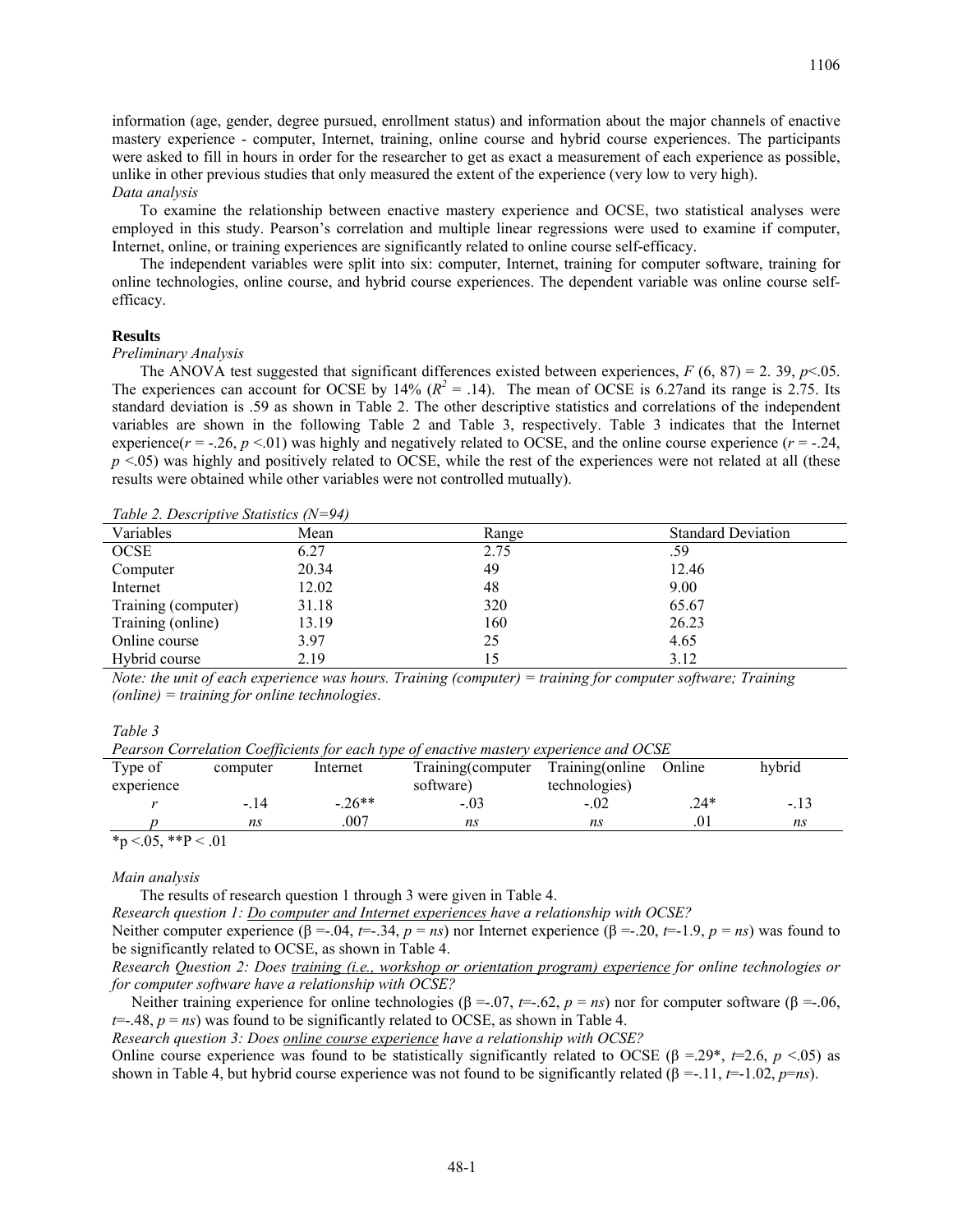| Variable          |                | SE B |         |          |      |  |
|-------------------|----------------|------|---------|----------|------|--|
| Computer          | $-1.696E-03$   | .005 | $-.036$ | $-.341$  | .734 |  |
| Internet          | $-1.302E - 02$ | .007 | $-.198$ | $-1.865$ | .065 |  |
| Training (com)    | $-5.159E-04$   | .001 | $-.057$ | $-.479$  | .633 |  |
| Training (online) | $-1.668E-03$   | .003 | $-.074$ | $-.623$  | .535 |  |
| Online course     | 3.644E-02      | .014 | $.287*$ | $2.593*$ | .011 |  |
| Hybrid course     | $-2.027E - 02$ | .020 | $-.107$ | $-1.020$ | .31  |  |
| $*_p$ < .05       |                |      |         |          |      |  |

*Table 4 Summary of Linear Multiple Regression Analysis for Variables predicting OCSE (N=94)* 

**Conclusions and Discussion** 

Based on the results from the study, the following conclusions can be drawn: *Research Question* 1: prior computer experience is not related to OCSE. Unlike previous research on the relationship between computer experience and CSE (Hasan, 2003; Hill, Smith, & Mann, 1987; Houle, 1996; Igbaria & Iivari, 1995; Potosky, 2002), the present study found no significant relationship between computer experience and OCSE. This is also not the same as Randall's (2001) results that computer experience is related to online instruction self-efficacy. In addition, prior Internet experience is not related to OCSE. The finding is not congruent with the previous research (Eastin, 2000; Ren, 2001).

The study shows that prior computer and Internet experiences are not related to OCSE. Students with many computer and Internet experiences do not have a higher OCSE. It seems that online technologies have different characteristics from computer and Internet experiences. Even though students have a high level of computer or Internet skills, they might not be confident and even might even be afraid to take online courses.

*Research Question 2*: prior training experiences both for online technologies and for computer software are not related to OCSE. These findings are different from those of the previous research (Gist, & Mitchell, 1989, 1992; Faseyitan, Libii, & Hirschbuhl, 1996; Martocchio & Dulebohn, 1994; Martocchio & Judge, 1997; Potosky, 2002; Webster & Martocchio, 1992), which showed that training experience is related to computer self-efficacy. This study shows that OCSE is different from CSE, and that the students who have a lot of computer experience or higher computer skills might have just as much difficulty taking online courses.

 The study also shows that training experience for online technologies is not related to OCSE. It seems that even though students have training experience for general online technologies, they may still have a problem taking online courses.

*Research Question 3*: prior online course experience is related to online course self-efficacy (OCSE). This finding provides support for Bandura's self-efficacy theory in that it identifies an online course experience as a mastery experience, the most influential source of self-efficacy. This finding is consistent with the results of Randall's (2001) study and Loboda's (2002) study. Thus, it is obvious that students with more online course experience have a higher online course self-efficacy.

On the other hand, hybrid course experience is not related to OCSE. This seems to be due to the different characteristics of hybrid courses and those of online courses. The experience of using discussion boards or uploading/downloading files might not be enough to enhance OCSE.

## **Implications for Practice**

Given the findings of this study, the following implications can be drawn.

*Implication 1*: based on the findings of this study that prior computer and Internet experiences are not related to OCSE, the administrators of online courses should prepare the learner by either offering orientations tailored to a specific online course, or by giving continuous support according to their level of OCSE.

*Implication 2*: considering that the results that training experience for computer software is not related to OCSE, even students who have a lot of computer experience or higher computer skills might have difficulty taking online courses. The training or orientation programs should be designed or planned to focus more on the specific online course before online students take the course in order to increase their OCSE.

*Implication 3*: the finding that training experience for online technologies is not related to OCSE indicates that students might need an orientation for the specific online technologies needed for a specific online course. The present study suggests that each online course may be benefit from using different online technologies and different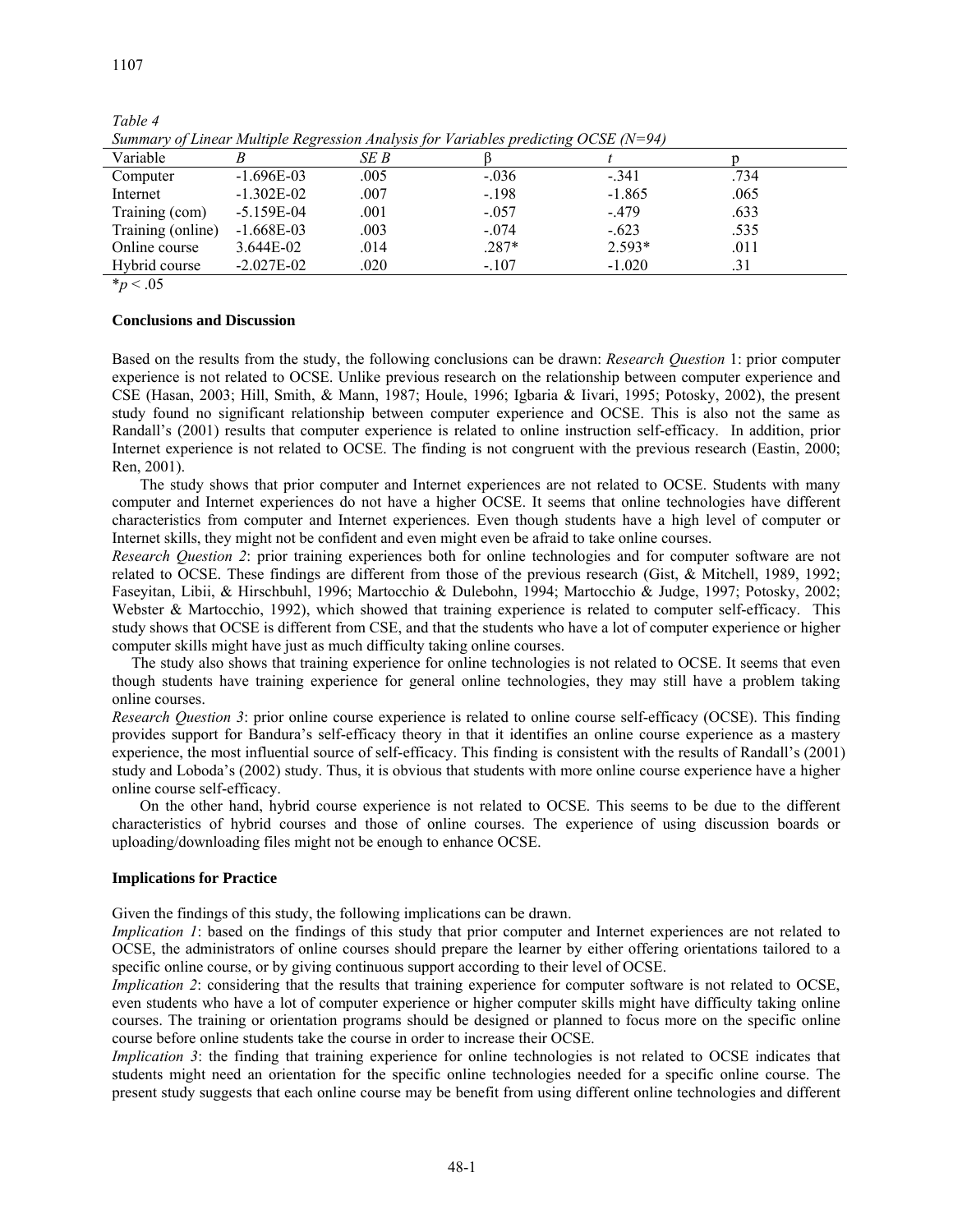1108

frameworks. The administrators of online courses should design individual orientation programs for specific online courses.

*Implication* 4: It seems reasonable to say that prospective online students should be exposed to the environment closest to online courses in order to enhance their online course self-efficacy, based on the findings of the study that most online course experience (except for hybrid courses) is not related to OCSE. They could be offered orientation programs either before or during online classes according to their OCSE. The orientation programs should be tailored for a specific online course and should include the specific online technologies that a specific online course uses.

### **Suggestions for further research**

First of all, this study should be replicated using a different sample or population to see if the same findings can be generalized to different settings, since some of the findings of the study are not consistent with previous research (e.g., computer and Internet experience were found not to be related to OCSE in this study unlike previous studies).

Second, research using an experimental design should be done to examine the relationship between intervention for a specific online course and OCSE. Because the study shows that online course experience is related to OCSE, the research on the effectiveness of intervention for a specific online course should be examined by giving intervention to this particular group (e.g., an orientation program).

According to Lee and Witta (2001), in a web-based course (for example, WebCT used in this survey), students' success or failure to master online technologies fluctuates throughout the semester; thus, measuring self-efficacy only one time can reduce the accuracy of predicting the impact of self-efficacy on student learning. Future research should measure self-efficacy at multiple time points.

## **References**

- Bandura, A. (1977). Self-efficacy: Toward a unifying theory of behavioral change. *Psychological Review, 84*(2), 191-215.
- Bandura, A. (1982). Self-efficacy mechanism in human agency, *American Psychologist, 37*(2), 122-147.
- Bandura, A. (1997). *Self-efficacy: The exercise of control*. New York: W. H. Freeman.
- Beauvois, M. H., & Eledge, J. (1996). Personality types and megabytes: Student attitudes toward computer mediated communication (CMC) in the language classroom. *Callico Journal, 13*(3), 27-45.
- Busch, T. (1995). Gender differences in self-efficacy and attitudes towards computers. *Journal of Educational Computing Research, 12*(2), 147-158*.*
- Chacon-Duque, F. J. (1987). *A multivariate model for evaluating distance higher education*. College Park: Pennsylvania State University Press.
- Chu, L. L. (2003). The effects of web page design instruction on computer self-efficacy of preservice teachers and correlates. *Journal of Educational Computing Research, 28*(2), 127-142.
- Chyung, S. Y. (2001). Systematic and systemic approaches to reducing attrition rates in online higher education. *The American Journal of Distance Education, 15*(3), 36-49.
- Compeau, D. R., & Higgins, C. A. (1995). Computer self-efficacy: Development of a measure and initial test. *MIS Quarterly, 19*, 189-211.
- Delcourt, M. A. B., & Kinzie, M. B. (1993). Computer technologies in teacher education: The measurement of attitudes and self-efficacy. *Journal of Research & Development in Education, 27*, 31-37.
- Eastin, M. S., & LaRose, R. (2000). Internet self-efficacy and the psychology of the digital divide. *JCMC, 6*(1), 1-20.
- Faseyitan, S., Libii, J. N., & Hirschbuhl, J. (1996). An inservice model for enhancing faculty computer self-efficacy. *British Journal of Educational Technology, 27*(3), 214-226.
- Gist, M. E., & Mitchell, T. R. (1992). Self-efficacy: A theoretical analysis of its determinants and malleability. *The Academy of Management Review, 17*(2), 183-211.
- Gilroy, F. D., & Desai, H. B. (1986). Computer anxiety: Sex, race, and age. *International Journal of Man-Machine Studies, 25*, 711-719.
- Hasan, B. (2003). The influence of specific computer experiences on computer self-efficacy beliefs. *Computers in Human Behavior, 19*, 443-450.
- Henry, J. W, & Stone, R. W. (1995). Computer self-efficacy and outcome expectancy: The effects on the end-user's job satisfaction. *Computer Personnel, 16*(4), 15-34*.*
- Hill, T., Smith, N. D., & Mann, M. F. (1987). Role of efficacy expectations in predicting the decision to use advanced technologies: The case of computers. *Journal of Applied Psychology, 72*(2), 307-313.